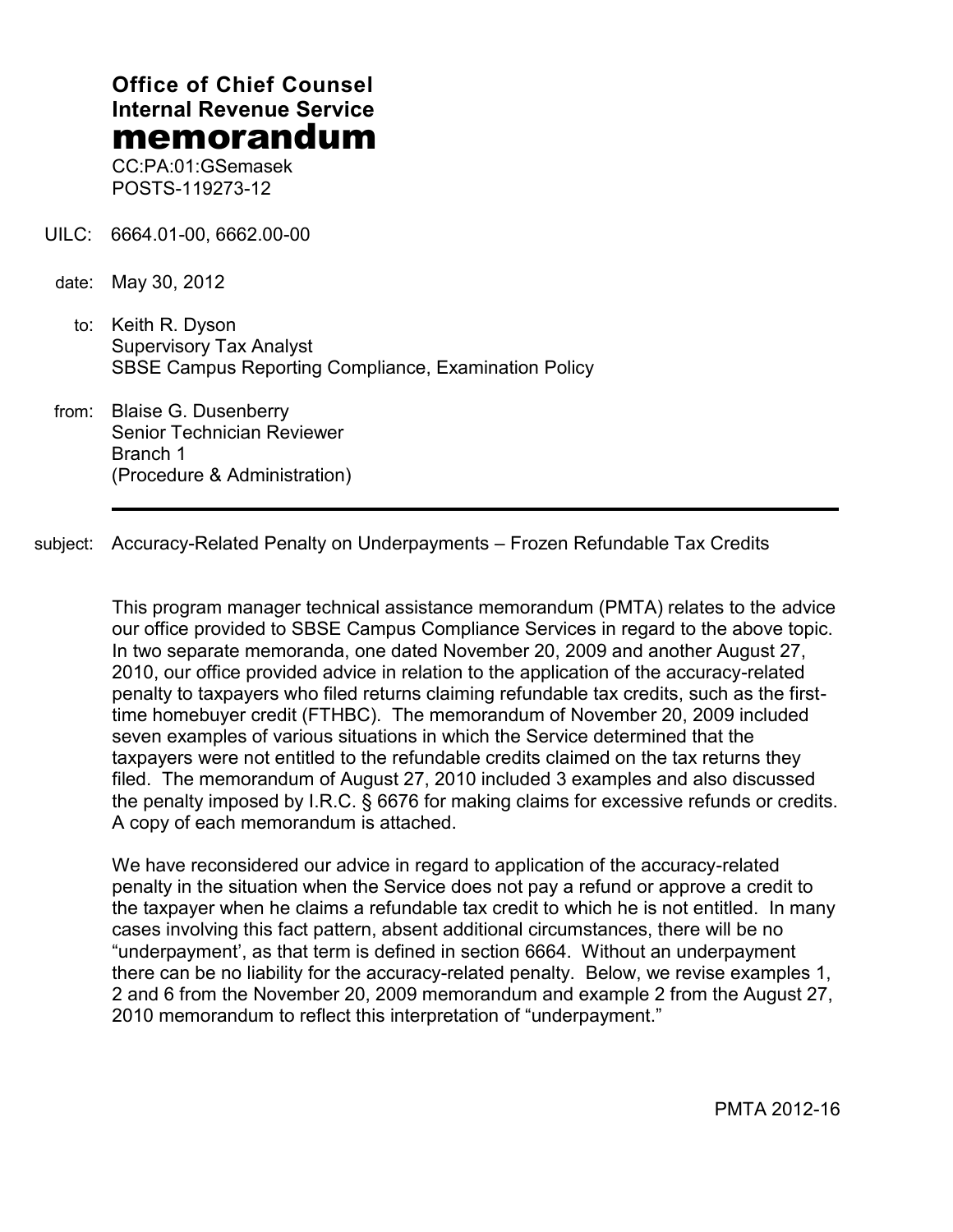Is there an "underpayment" if the taxpayer claims a FTHBC, earned income credit (EIC) or other refundable tax credit to which he is not entitled, the amount of the credit exceeds the tax shown on the return but the Service does not pay the taxpayer a refund or allow a carry-forward credit?

#### **CONCLUSIONS**

No, in most of the examples below.

### FACTS

The Service previously asked whether the accuracy-related penalty applies for a taxable year when the taxpayer claims a FTHBC or EIC to which he is not entitled. In some of the cases the Service paid refunds or allowed carry-forward credits to taxpayers but after subsequent investigation determined the taxpayers were ineligible for the FTHBC, EIC or other credit. In other cases the Service made this determination and accordingly did not pay the requested refunds or allow any carry-forward credits.

The addition of the FTHBC to the Code as part of the Housing Assistance Tax Act of 2008, P.L. 110-289, § 3011(a), 122 Stat. 2654 (and later amendments to the FTHBC) has, during the past few years, increased the number of tax returns potentially exposed to the accuracy-related penalty. Because an allowable FTHBC could be \$7,500 or \$8,000 for a taxable year, a taxpayer ineligible for the credit who nonetheless claimed it on his return exposed himself to imposition of the accuracy-related penalty based on making a substantial understatement of tax on his return. For most taxpayers an understatement of tax exceeding \$5,000 is a "substantial understatement" under I.R.C.  $§ 6662(d)(1).$ 

#### DISCUSSION

## *Is there underpayment of tax?*

In order for the accuracy-related penalty of I.R.C § 6662 to apply, the taxpayer's reporting must result in an "underpayment" for the particular tax year.<sup>1</sup> Underpayment is defined in I.R.C. § 6664 and the implementing regulation expresses the definition of this term by the following formula: Underpayment =  $W - (X + Y - Z)$ , where W= the amount of income tax imposed,  $X =$  the amount shown as the tax by the taxpayer on his return; Y = the amounts not so shown previously assessed (or collected without assessment), and  $Z =$  the amount of rebates made. Treas. Reg. § 1.6664-2(a)

To identify the specific amount that is assigned to each of the variables in the underpayment formula of section 1.6664-2, the Service should continue to use the

 $1$  Similarly, the civil fraud penalty provided by section 6663 applies when the taxpayer's reporting results in an "underpayment" for the taxable year.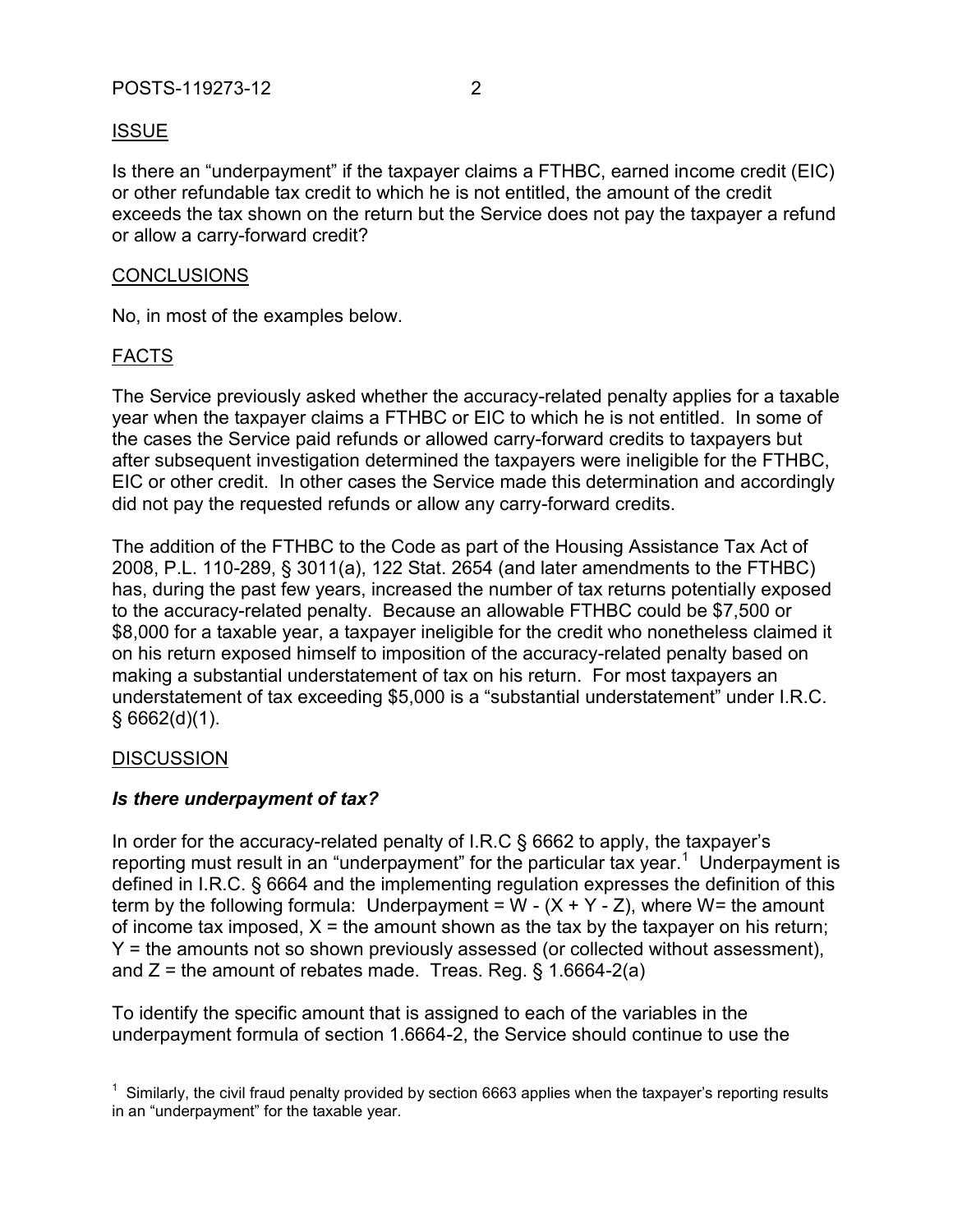POSTS-119273-12 3

discussion in the August 27, 2010 memorandum, footnotes 4 through 7 (pages 4-5), with the following exception. We recommend that the Service treat a FTHBC, EIC or other refundable credit which has not been refunded or credited to the taxpayer, i.e. a frozen refund, as an "amount not so shown previously assessed (or collected without assessment)" (variable Y). Treas. Reg. § 1.6664-2(d). The below discussion provides further instructions as to identifying the number assigned to Y.

If the Service has not refunded or allowed a credit to the taxpayer for the erroneously or fraudulently claimed FTHBC or EIC, absent additional circumstances, the amount of such credit is added to Y because it is a sum collected without assessment. For most taxpayers the net result will be that X and Y cancel each other out and consequently no "underpayment" exists.

The following are revisions to the examples from the November 20, 2009 and August 27, 2010 memoranda.

*November 20, 2009 memorandum*

**Example 1** For the 2008 taxable year the taxpayer reported the following on his Form 1040:

| Line 43 Taxable Income                      | \$. | 00      |
|---------------------------------------------|-----|---------|
| Line 44 Tentative tax                       | S   | 00      |
| Line 57 Self-employment tax                 | \$  | 00      |
| Line 62 Tax withheld                        | S   | 00      |
| Line 67 Amount paid with extension request  |     | \$300   |
| Line 69 First-time Homebuyer Credit (FTHBC) |     | \$8,000 |
| Line 73a Refund amount                      |     | \$8,300 |

This is a **pre-refund** examination by the Service. The Service's records indicate that the taxpayer is entitled to a refundable credit in the amount of \$200, attributable to the economic stimulus legislation. The taxpayer is apparently unaware that he is entitled to this credit for 2008, and he did not claim this on his return. The Service, however, determined that the taxpayer is not entitled to any of the FTHBC.

Under the Service's calculations, the taxpayer is entitled to a refund totaling \$500, comprised of the \$200 economic stimulus credit plus the \$300 payment made with the request for an extension of time to file. As of this date, the Service has issued no refund to the taxpayer.

Application of the underpayment formula to the facts presented is as follows:

W amount of income tax imposed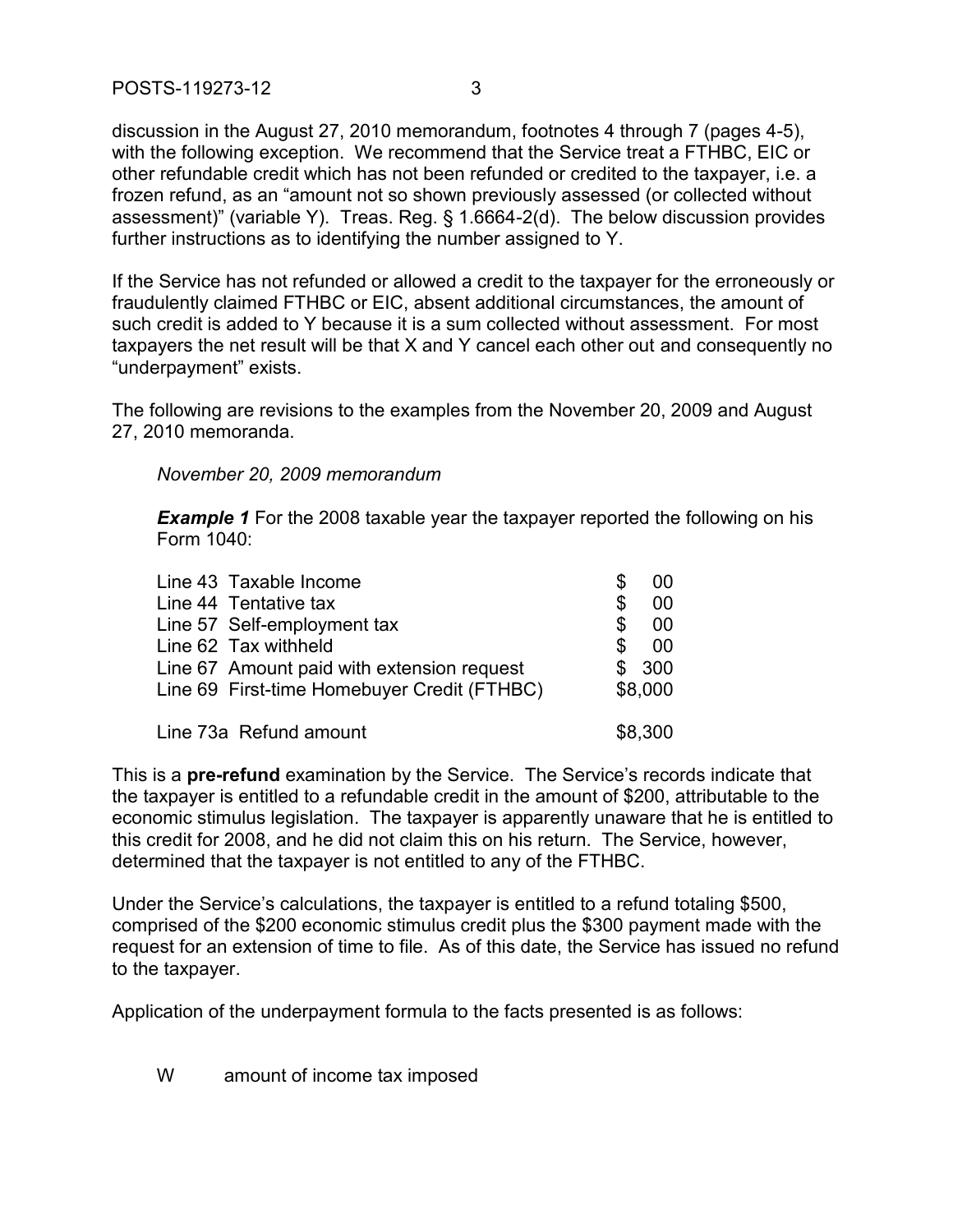|   | under subtitle A                                                                                           |      |                                 |     |
|---|------------------------------------------------------------------------------------------------------------|------|---------------------------------|-----|
| X | amount shown as tax by the taxpayer<br>on his return (line 44)                                             |      | $(-\$8,000)^3$                  |     |
| Z | Amounts not so shown<br>previously assessed (or<br>collected without assessment)<br>amount of rebates made | less | $+$ \$ 8,300 <sup>4</sup><br>\$ |     |
|   |                                                                                                            |      | Less                            | 300 |
|   | Underpayment                                                                                               |      |                                 | 500 |

Under this calculation there is no underpayment because the result of application of the regulatory formula to these facts produces a number less than \$0. I.R.C. § 6662(b) states, in part, "[t]his section shall *apply to the portion of any underpayment* which is attributable to 1 or more of the following: (1) negligence or disregard of the rules or regulations. (2) any substantial understatement of income tax . . ." (emphasis added). Because the taxpayer has not made an underpayment for taxable year 2008 in this example, the accuracy-related penalty of section 6662 does not apply. As a result,

 $2$  This is calculated as follows:

| Service's Calculation of |    |         |
|--------------------------|----|---------|
| <b>Tax liability</b>     | S. | n       |
| Economic stimulus        |    |         |
| Credit                   |    | (\$200) |
|                          |    | (\$200) |

Under the regulation, the taxpayer's \$300 payment made with his extension request is not considered when making this calculation. Treas. Reg. § 1.6664-2(b)(defining "income tax imposed").

<sup>3</sup> The "amount shown as the tax by the taxpayer on his return" under Treas. Reg. § 1.6664-2(c), is calculated by first identifying the sum shown on line 44 of the taxpayer's Form 1040, here \$0, and taking into account the credits shown on the taxpayer's return, not including, however, credits for withholding, estimated tax and the remaining items described in Treas. Reg. § 1.6664-2(b). Service Center Advisory 200113028 (February 26, 2001), at pg. 5. The Service reduces this variable by the claimed FTHBC. The resulting amount is then reduced by any overstated withholding or overstated estimated tax payment amount(s), if the taxpayer made such overstatement. Treas. Reg. § 1.6664-2(c)(i) & (ii).

For this return the starting point is \$0 from which the claimed \$8,000 FBHBC is subtracted. No further adjustment is needed because the taxpayer did not claim a credit for withholding, estimated tax or other payment in excess of what was actually paid to the Service.

<sup>4</sup> This is calculated as follows:

| Amount paid with extension request: | \$ 300  |
|-------------------------------------|---------|
| <b>FTHBC</b>                        | \$8,000 |
|                                     | \$8,300 |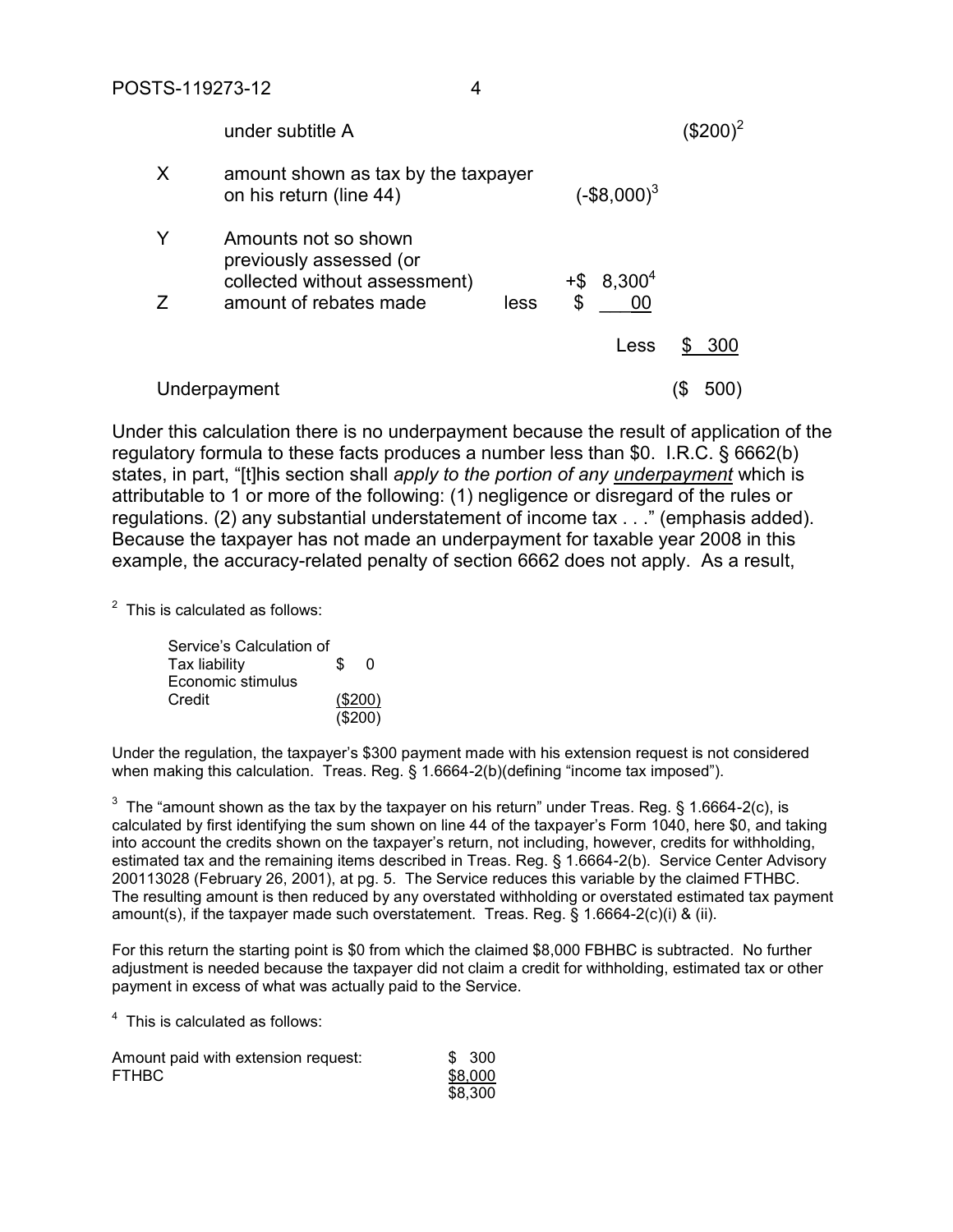there is no need to consider whether the taxpayer made a substantial understatement of tax, was negligent or disregarded a rule or regulation.

The taxpayer in Example 1 may, however, be liable for the 20% penalty under I.R.C. § 6676(a) for making a claim for an excessive refund, unless he can show that there was a reasonable basis for such claim. An "underpayment" is not a prerequisite to imposition of the section 6676 penalty.

**Example 2** – For the 2008 taxable year, the taxpayer reported the following on his Form 1040

| Line 7 wages                | \$45,000    |
|-----------------------------|-------------|
| Line 21 other income        | (\$45,000)  |
| Line 43 taxable income      | \$<br>00    |
| Line 44 tentative tax       | \$<br>00    |
| Line 57 employment tax      | \$<br>00    |
| Line 62 income tax withheld | \$<br>00    |
| Line 63 estimated payments  | \$<br>00    |
| Line 69 FTHBC               | \$<br>8,000 |
| Line 73a refund amount      | \$<br>8,000 |
|                             |             |

This involves a **pre-refund** examination. The taxpayer attached to his 2008 1040 a Form 2555 on which he listed \$45,000 as being subject to the foreign earned income exclusion. The taxpayer listed this as a negative number on line 21 of his Form 1040. The Service has not yet examined this aspect of the taxpayer's return and the copy of the Income Tax Examination Changes (Form 4549) for taxpayer's 2008 tax year proposes no deficiency respecting the 2008 return. The below discussion assumes that the taxpayer properly excluded the wages from U.S. income tax. The Service has determined that the taxpayer is not entitled to the FTHBC and has accordingly not paid any part of the refund requested.

Application of the underpayment formula to these facts yields the following:

| W amount of income tax imposed<br>under subtitle A                                                          |      |                        | \$0 |
|-------------------------------------------------------------------------------------------------------------|------|------------------------|-----|
| X amount shown as the tax by the<br>taxpayer on his return                                                  |      | (\$8,000)              |     |
| Y Amounts not shown<br>previously assessed (or<br>collected without assessment)<br>Z amount of rebates made | less | $+$ \$8,000 $^{\circ}$ |     |

 $5$  This is the sum "collected without assessment" and it represents the claimed FTHBC which has not been refunded or allowed as a carry-forward credit to the taxpayer.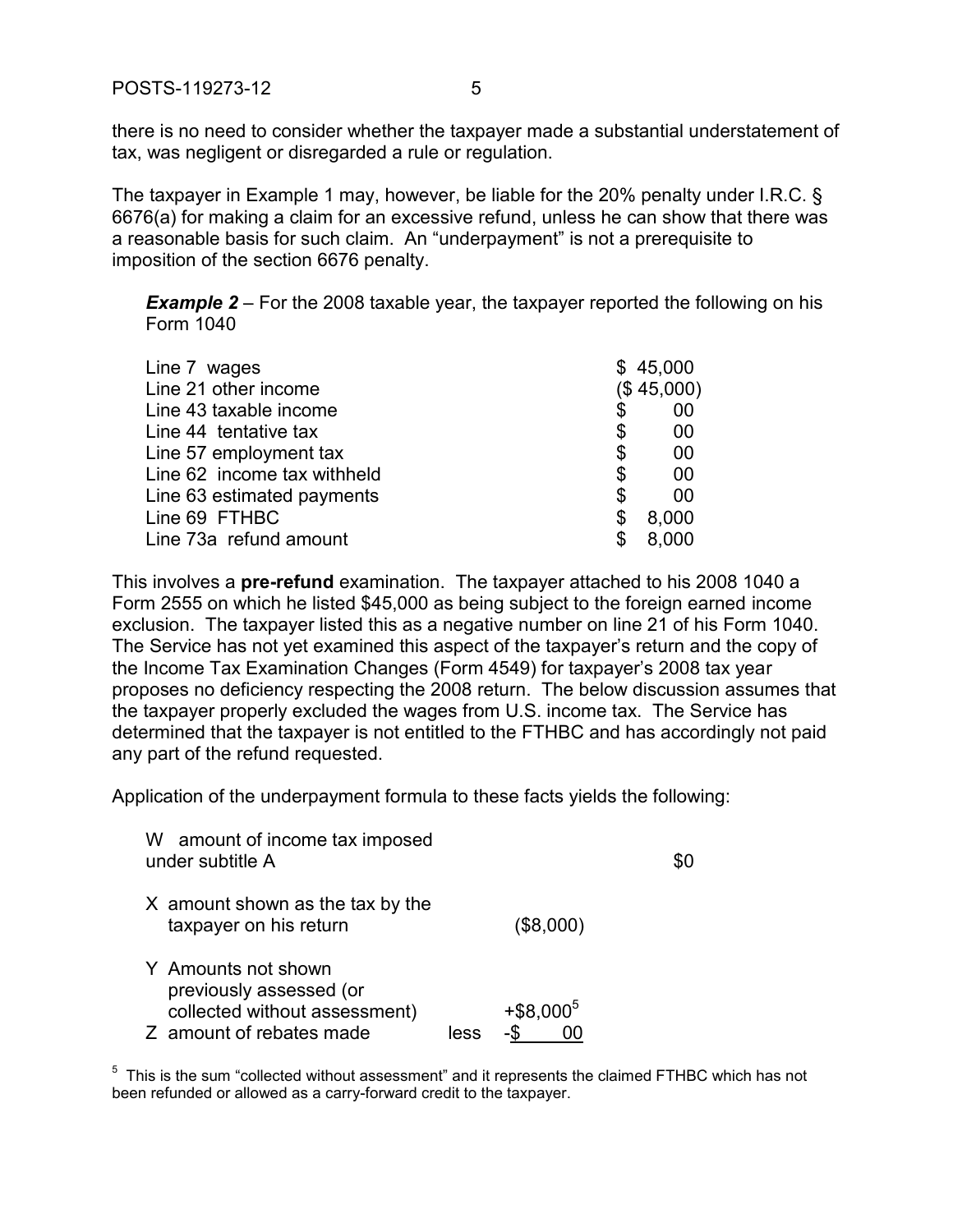Less  $\frac{\$}{\$}$  0

Underpayment

In this example there is no underpayment and therefore the accuracy-related penalty under I.R.C. § 6662 does not apply. Because no underpayment exists, it is not necessary to consider whether the taxpayer made a substantial understatement of tax, was negligent or disregarded rules or regulations.

The Service may wish to consider applying the penalty of section 6676 to this taxpayer, who made an excessive refund claim.

**Example 6** – The taxpayers, a couple, reported the following on their return for taxable year 2007.<sup>6</sup> The Service did a **pre-refund** examination of the taxpayers' return, meaning no refund was paid or carry-forward credit approved for any of the payments made or refundable credits claimed.

| Line 12 Business Income        |                           | \$18,000 |
|--------------------------------|---------------------------|----------|
| Line 22 total income           |                           | \$18,000 |
| Line 27 Self-employment        |                           |          |
| tax deduction                  | \$                        | 1,000    |
| Line 37 AGI                    |                           | \$17,000 |
| Line 43 Taxable Income         | \$                        | 00       |
| Line 44 Tentative Tax          | \$                        | 00       |
| Line 58 Self-employment tax    | \$                        | 2,400    |
| Line 63 total tax liability    | $\boldsymbol{\mathsf{S}}$ | 2,400    |
| Line 64 Income tax withheld    | \$                        | 00       |
| Line 65 Estimated tax payments | \$                        | 3,000    |
| Line 66a Earned Income Credit  | \$                        | 00       |
| Line 68 Additional Child Tax   |                           |          |
| credit                         | \$                        | 600      |
| Line 72 Total Payments         | \$                        | 3,600    |
| Line 74a Refund Amount         | \$                        | 1,200    |

The Service reviewed the taxpayers' return and determined that they are not entitled to the additional child tax credit. The Service has not yet paid any refund to the taxpayers or allowed a credit. As a result, in the calculation of the "underpayment" in Treas. Reg. § 1.6664-2 the "amount not so shown previously assessed (or collected without assessment)" (variable Y) includes the estimated tax payments exceeding the tax shown on the return (variable X).

Applying Treas. Reg. § 1.6664-2(a) to these facts yields the following:

 $6\,$  We revised the narrative description of this example from the November 20, 2009 memorandum because there the paragraph began with the phrase "Assume that the taxpayers in example 5 did not claim the EIC . . ." Because we have not repeated or revised example 5 in this memorandum, the wording above creates a stand-alone example that has no facts incorporated from another example. The income and credit figures, though, are the same as those from the November 20, 2009 memorandum.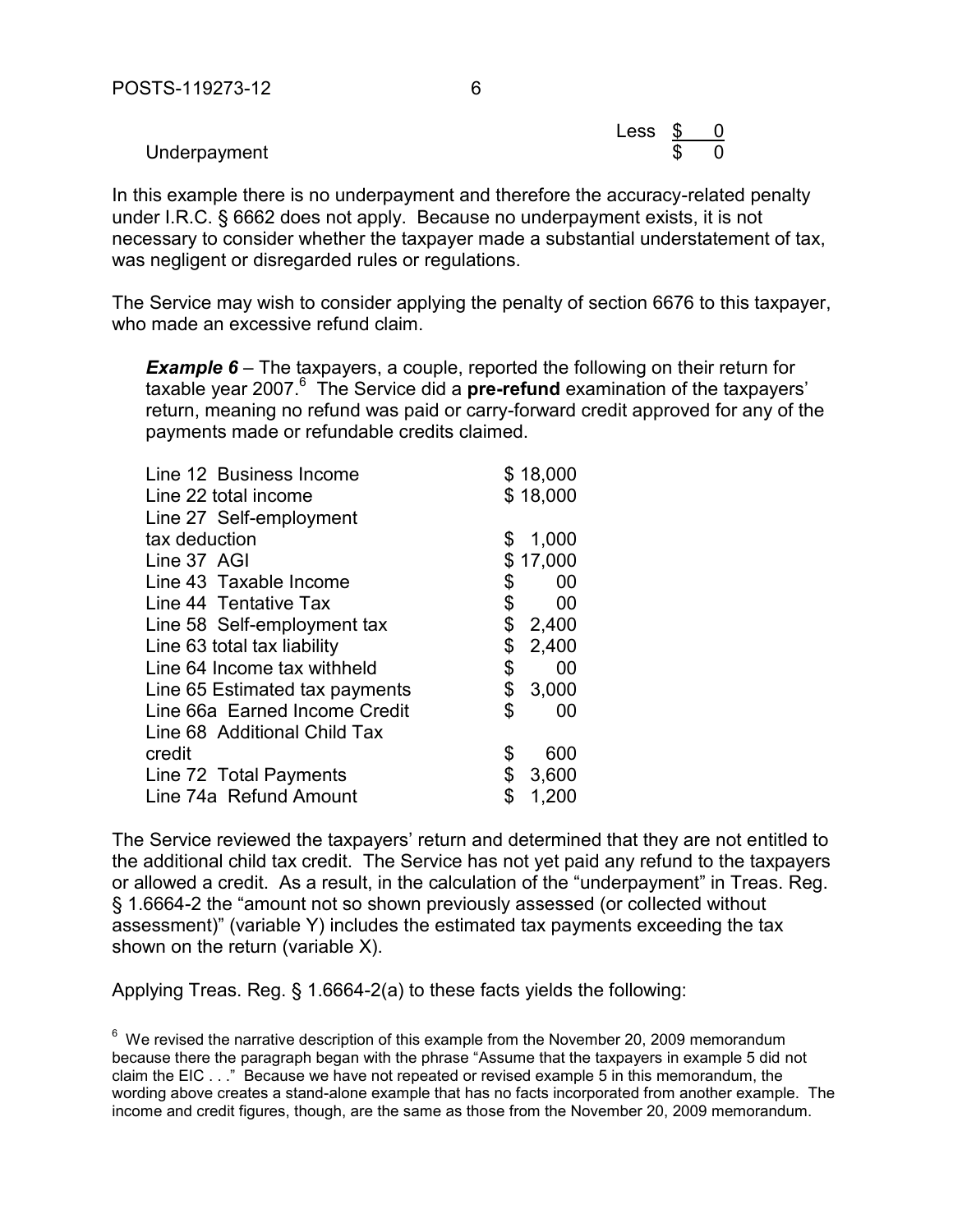| W | amount of income tax imposed                                                                                |      |                                 | \$2,400' |
|---|-------------------------------------------------------------------------------------------------------------|------|---------------------------------|----------|
|   | X amount shown as the tax by the<br>taxpayer on his return                                                  |      | $$1,800^8$                      |          |
|   | Y Amounts not shown<br>previously assessed (or<br>collected without assessment)<br>Z amount of rebates made | less | $+$ \$1,200 $^9$<br>-\$<br>less | \$3,000  |
|   | Underpayment                                                                                                |      |                                 | 60       |

The taxpayers have made no underpayment because application of the underpayment formula of Treas. Reg. § 1.6664-2 to the facts yields a number less than zero. These taxpayers may, however, be liable for the penalty under section 6676.

The other examples in the November 20, 2009 memorandum, which involve post-refund reviews of tax returns, are unaffected by this memorandum.

*August 27, 2010 memorandum<sup>10</sup>*

*Example 2* – The taxpayer reported the following amounts on his Form 1040 for the 2008 taxable year:

| Line 43 Taxable income | \$1,304 |
|------------------------|---------|
| Line 44 Tentative tax  | \$131   |

 $7$  This represents the total liability reported on line 63 of the Form 1040, determined without regard to credits for withholding, estimated tax or other payments. Treas. Reg. § 1.6664-2(b). There is no reduction for the \$600 claimed additional child tax credit because the Service determined the taxpayer to be ineligible for it.

 $8$  This is calculated as follows:

| Tentative tax (Ln 44)           | S<br>00      |
|---------------------------------|--------------|
| Self employment (Ln 57)         | $+$ \$ 2,400 |
| Total tax liability (Ln 63)     | \$2,400      |
| Less claimed additional         |              |
| child tax credit                | -\$600       |
| Tax Shown on return by taxpayer | \$1,800      |

Under Treas. Reg. § 1.6664-2(b)(2), the taxpayer's estimated tax payments are not part of this calculation.

 $9$  The total of estimated tax payments, here \$3,000, exceeds the tax shown on the return of \$1,800 by the amount of \$1,200. This excess has not been refunded or allowed as a carry-forward credit to the taxpayers. Treas. Reg. § 1.6664-2(d).

 $10$  The facts in example 1 in the August 27, 2010 memorandum do not state whether the Service froze the taxpayer's requested refund, which included a number of refundable credits. Because of this ambiguity, we recommend that the Service discontinue using example 1.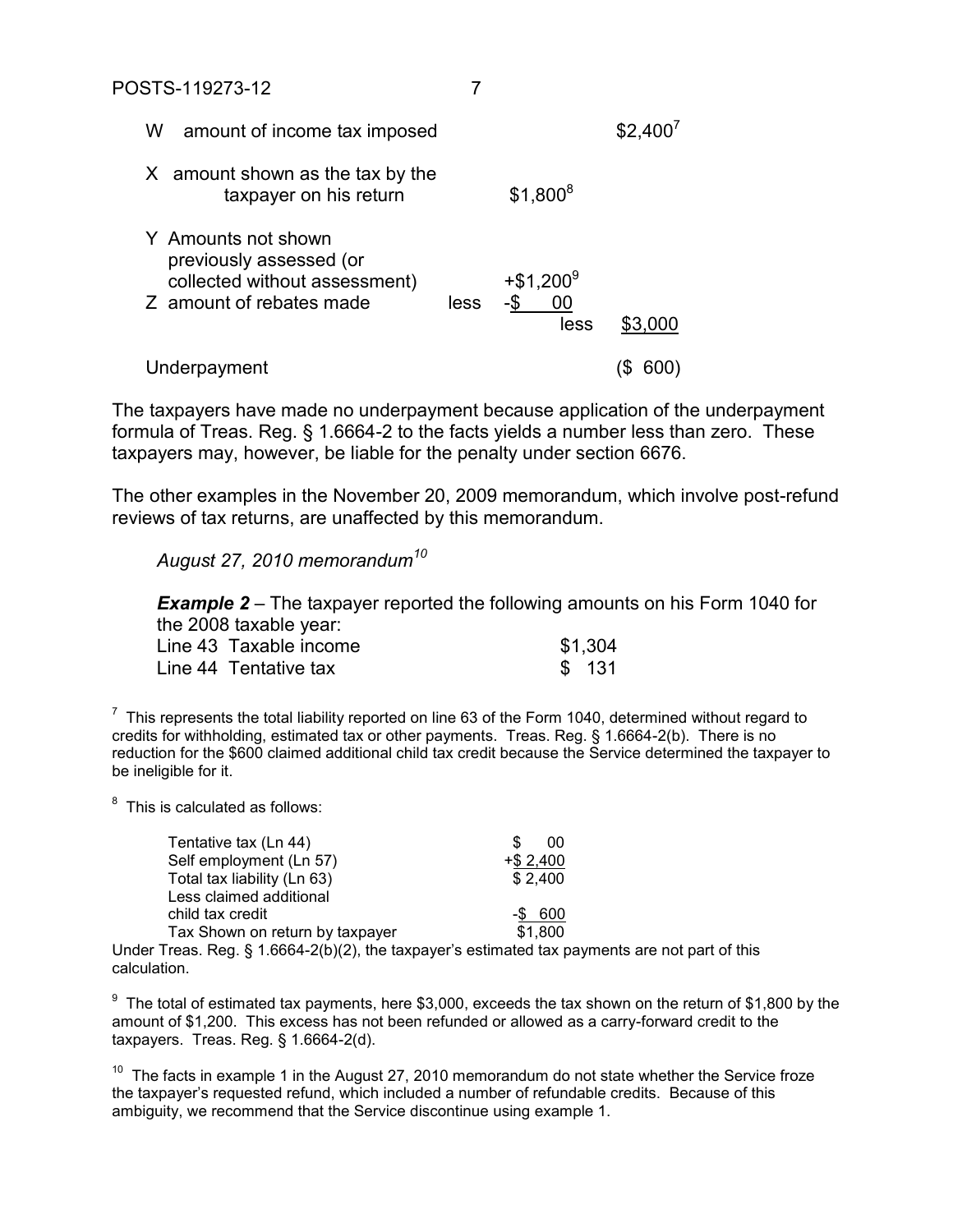| Line 57 Self-employment tax<br>Line 61 Total tax liability | \$1,455<br>\$1,586 |
|------------------------------------------------------------|--------------------|
|                                                            |                    |
| Line 62 Tax withheld                                       | \$.<br>- 00        |
| Line 64a Earned income credit (EIC)                        | \$2,917            |
| Line 70 Recovery rebate credit                             | \$300              |
| Line 73a Refund amount                                     | \$1,631            |

The Service examined the taxpayer's return to determine if the filing status, claimed exemptions for dependents and EIC were correct. During the examination the taxpayer submitted a Form 1040X for 2008 on which he claimed a FTHBC of \$8,000. The Service determined that the taxpayer used an incorrect filing status, was not entitled to dependency exemptions, the EIC or the FTHBC. Under the Service's calculations, the tax imposed should be \$1,286. The Service did not pay any portion of the refund requested by the taxpayer.

The Service should first apply the underpayment regulation to these facts. This calculation is as follows:

| W<br>amount of income tax imposed                                                                                           |                                         | $$1,286$ <sup>11</sup> |
|-----------------------------------------------------------------------------------------------------------------------------|-----------------------------------------|------------------------|
| X amount shown as the tax by the<br>taxpayer on his return                                                                  | $($1,631)^{12}$                         |                        |
| Y Amounts not shown<br>previously assessed (or<br>collected without assessment)<br>Z amount of rebates made<br>Underpayment | $+$ \$1,631 <sup>13</sup><br>00<br>less | \$1,286                |
| This is calculated as:                                                                                                      |                                         |                        |
| Total tax liability<br>Allowable recovery rebate credit                                                                     | \$1,586<br>-\$300<br>\$1,286            |                        |

Example 2 from the August 27, 2010 memorandum lists "\$1,216" as the amount assigned to variable W. This appears to have been a mistake.

 $12$  This is comprised of:

| Total tax liability                  | \$1.586     |
|--------------------------------------|-------------|
| Less credits claimed by the taxpayer | $-$ \$3.217 |
|                                      | (\$1,631)   |

 $13$  The represents the total of the credits claimed exceeding the tax shown on the return which was not refunded.